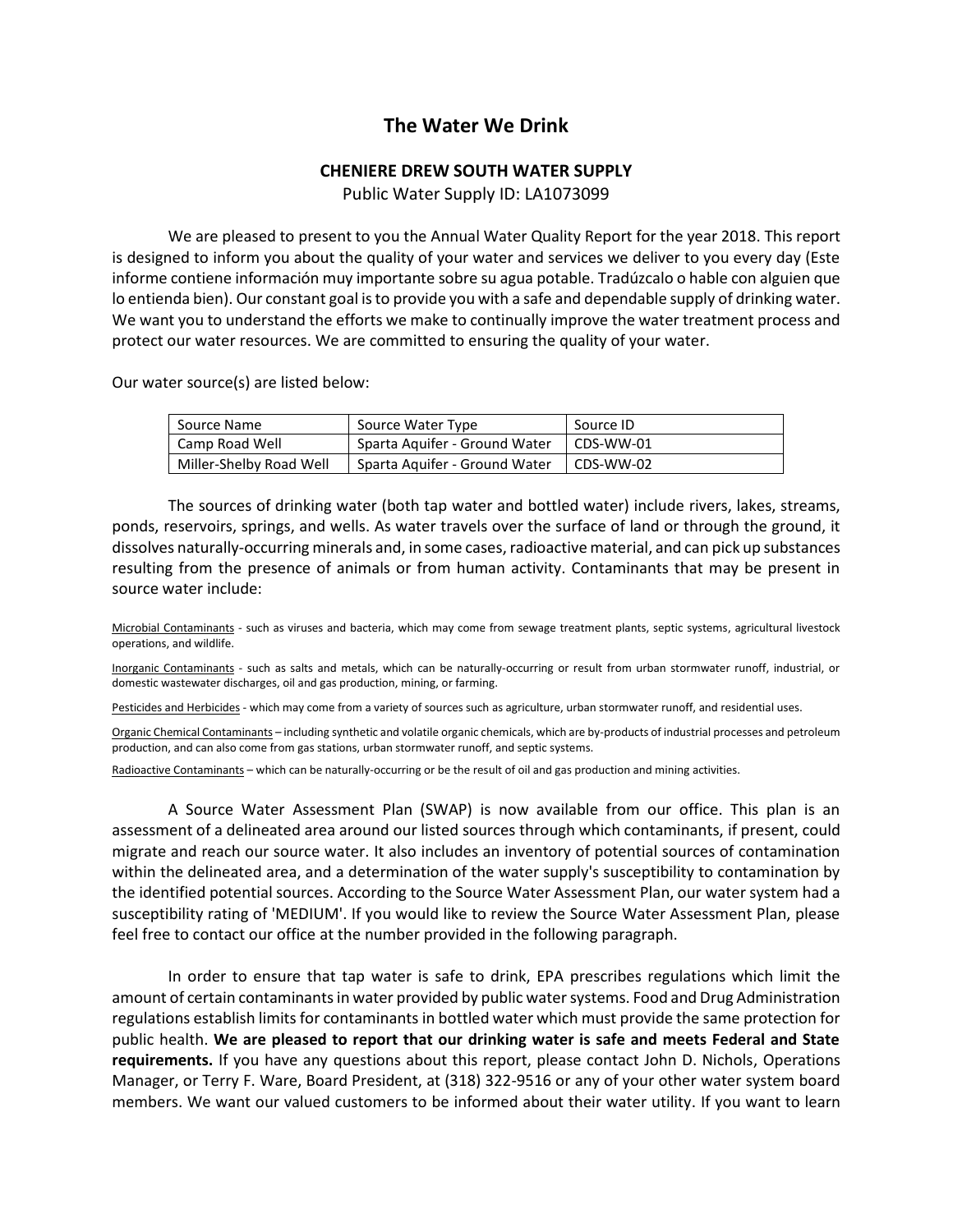more, please attend any of the regularly scheduled meetings. The Board of Directors of Cheniere Drew Water System conducts a monthly business meeting on the second Tuesday of each month at 7 PM. The location of this business meeting is at the water office located at 646 Commercial Parkway in West Monroe.

If present, elevated levels of lead can cause serious health problems, especially for pregnant women and young children. Lead in drinking water is primarily from materials and components associated with service lines and home plumbing. CHENIERE DREW SOUTH WATER SUPPLY is responsible for providing high quality drinking water, but cannot control the variety of materials used in plumbing components. When your water has been sitting for several hours, you can minimize the potential for lead exposure by flushing your tap for 30 seconds to 2 minutes before using water for drinking or cooking. If you are concerned about lead in your water, you may wish to have your water tested. Information on lead in drinking water, testing methods, and steps you can take to minimize exposure is available from the Safe Drinking Water Hotline or at <http://www.epa.gov/safewater/lead>.

The Louisiana Department of Health and Hospitals - Office of Public Health routinely monitors for constituents in your drinking water according to Federal and State laws. The tables that follow show the results of our monitoring during the period of January 1st to December 31st, 2018. Drinking water, including bottled water, may reasonably be expected to contain at least small amounts of some contaminants. The presence of contaminants does not necessarily indicate that water poses a health risk.

In the tables below, you will find many terms and abbreviations you might not be familiar with. To help you better understand these terms, we've provided the following definitions:

Parts per million (ppm) or Milligrams per liter (mg/L) – one part per million corresponds to one minute in two years or a single penny in \$10,000.

Parts per billion (ppb) or Micrograms per liter (ug/L) – one part per billion corresponds to one minute in 2,000 years, or a single penny in \$10,000,000.

Picocuries per liter (pCi/L) – picocuries per liter is a measure of the radioactivity in water.

Treatment Technique (TT) – an enforceable procedure or level of technological performance which public water systems must follow to ensure control of a contaminant.

Action level (AL) - the concentration of a contaminant that, if exceeded, triggers treatment or other requirements that a water system must follow.

Maximum contaminant level (MCL) – the "Maximum Allowed" MCL is the highest level of a contaminant that is allowed in drinking water. MCL's are set as close to the MCLG's as feasible using the best available treatment technology.

Maximum contaminant level goal (MCLG) – the "Goal" is the level of a contaminant in drinking water below which there is no known or expected risk to human health. MCLG's allow for a margin of safety.

Maximum residual disinfectant level (MRDL) – The highest level of a disinfectant allowed in drinking water. There is convincing evidence that addition of a disinfectant is necessary for control of microbial contaminants.

Maximum residual disinfectant level goal (MRDLG) – The level of a drinking water disinfectant below which there is no known or expected risk to health. MRDLGs do not reflect the benefits of the use of disinfectants to control microbial contaminants.

Level 1 Assessment - A study of the water system to identify potential problems and determine (if possible) why total coliform bacteria have been found in our water system.

Level 2 Assessment - A very detailed study of the water system to identify potential problems and determine (if possible) why an E. coli MCL violation has occurred and/or why total coliform bacteria have been found in our water system on multiple occasions.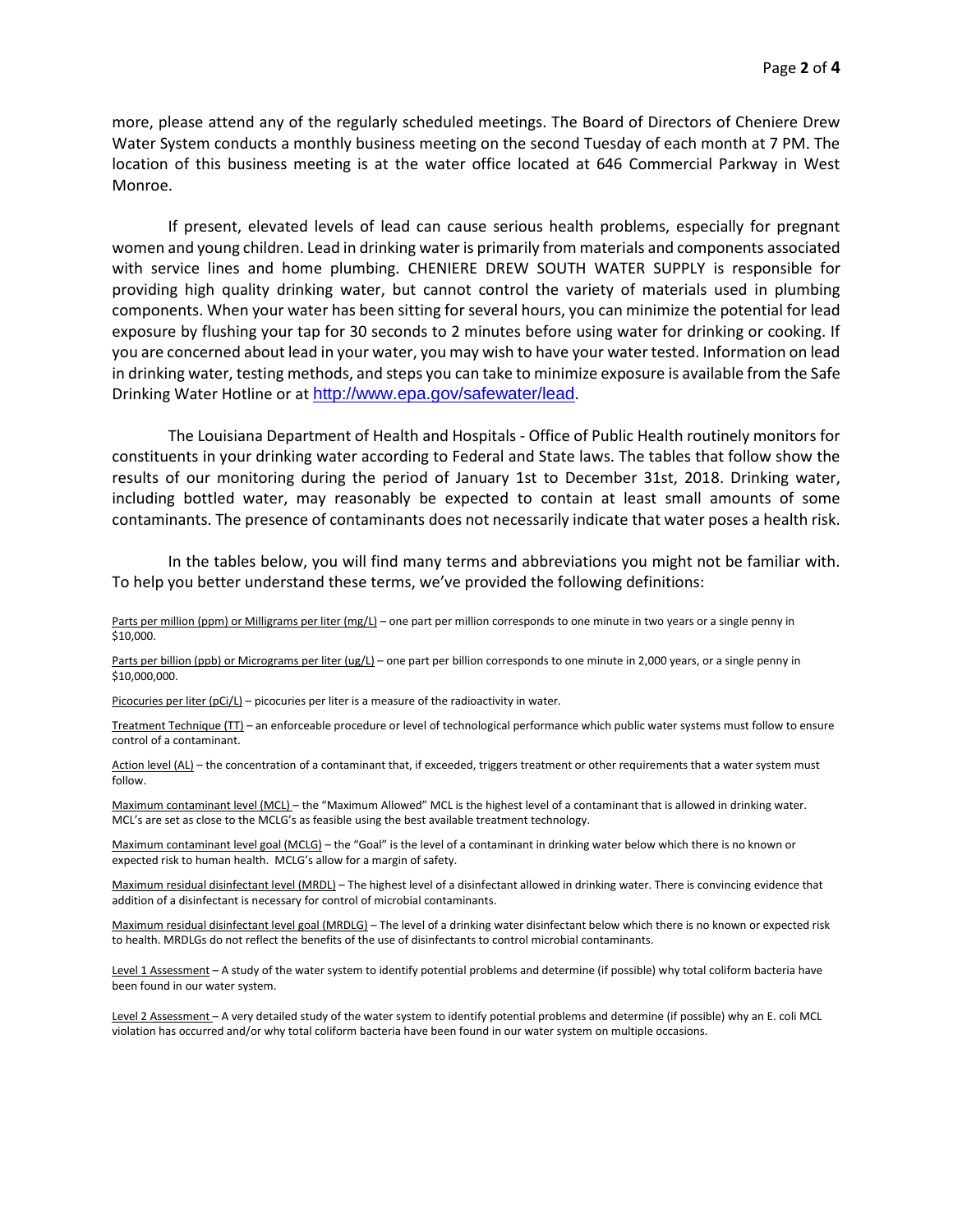During the period covered by this report we had the below noted violations.

| <b>Compliance Period</b> | Analyte | Type      |
|--------------------------|---------|-----------|
| 7/1/2018 - 9/30/2018     | ттнм    | MCL. LRAA |
| $10/1/2018 - 12/31/2018$ | ттнм    | MCL. LRAA |

Our water system tested a minimum of 2 samples per month in accordance with the Total Coliform Rule for microbiological contaminants. With the microbiological samples collected, the water system collects disinfectant residuals to ensure control of microbial growth.

| <b>Disinfectant</b> | Date | <b>Highest RAA</b> | Unit | Range                                                           | <b>MRDL</b> | <b>MRDLG</b> | <b>Typical Source</b>     |
|---------------------|------|--------------------|------|-----------------------------------------------------------------|-------------|--------------|---------------------------|
| Chlorine            | 2018 | 0.98               | ppm  | רים ה<br><u>າ 14</u><br>$\overline{\phantom{0}}$<br><b>U.SZ</b> |             |              | additive<br>Water<br>useo |
|                     |      |                    |      |                                                                 |             |              | to control microbes       |

In the tables below, we have shown the regulated contaminants that were detected. Chemical Sampling of our drinking water may not be required on an annual basis; therefore, information provided in this table refers back to the latest year of chemical sampling results.

| Regulated<br>Contaminants | Collection<br>Date | Highest<br>Value | Range            | Unit | MCL | <b>MCLG</b> | <b>Typical Source</b>                                                                                                           |
|---------------------------|--------------------|------------------|------------------|------|-----|-------------|---------------------------------------------------------------------------------------------------------------------------------|
| <b>BARIUM</b>             | 8/7/2017           | 0.01             | 0.01             | ppm  |     |             | Discharge of drilling wastes; Discharge from<br>metal refineries; Erosion of natural deposits                                   |
| <b>FLUORIDE</b>           | 8/7/2017           | 0.71             | $0.24 -$<br>0.71 | ppm  | 4   | 4           | Erosion of natural deposits; Water additive<br>which promotes strong teeth; Discharge<br>from fertilizer and aluminum factories |

| Radionuclides                                               | .collection<br>Date | <b>Highest</b><br>Value | Range | Unit | MCL | <b>MCLG</b> | <b>Typical Source</b> |  |  |
|-------------------------------------------------------------|---------------------|-------------------------|-------|------|-----|-------------|-----------------------|--|--|
| No Detected Results were Found in the Calendar Year of 2018 |                     |                         |       |      |     |             |                       |  |  |

| Lead and<br>Copper | Date          | 90 <sup>TH</sup><br>Percentile | Range       | Unit | AL  | <b>Sites</b><br>Over AL | <b>Typical Source</b>                                                                                        |
|--------------------|---------------|--------------------------------|-------------|------|-----|-------------------------|--------------------------------------------------------------------------------------------------------------|
| <b>COPPER</b>      | $2014 - 2016$ | 0.5                            | $0.1 - 0.5$ | ppm  | 1.3 | 0                       | Corrosion of household plumbing systems;<br>Erosion of natural deposits; Leaching from<br>wood preservatives |
| LEAD               | $2014 - 2016$ |                                | $1 - 2$     | ppb  | 15  | 0                       | Corrosion of household plumbing systems;<br>Erosion of natural deposits                                      |

| <b>Disinfection</b><br><b>Byproducts</b> | Sample Point                                 | Period | Highest<br>LRAA | Range             | Unit | MCL | <b>MCLG</b> | <b>Typical Source</b>                        |
|------------------------------------------|----------------------------------------------|--------|-----------------|-------------------|------|-----|-------------|----------------------------------------------|
| <b>TOTAL HALOACETIC</b><br>ACIDS (HAA5)  | <b>1206 PUCKETT LAKE RD</b>                  | 2018   | 49              | $42.7 -$<br>55.8  | ppb  | 60  | 0           | By-product of drinking<br>water disinfection |
| <b>TOTAL HALOACETIC</b><br>ACIDS (HAA5)  | <b>CHEEKS AND CHENIERE</b><br><b>STATION</b> | 2018   | 32              | $11.8 -$<br>58.4  | ppb  | 60  | 0           | By-product of drinking<br>water disinfection |
| <b>TTHM</b>                              | <b>1206 PUCKETT LAKE RD</b>                  | 2018   | 95              | $78.5 -$<br>100.3 | ppb  | 80  | 0           | By-product of drinking<br>water chlorination |
| <b>TTHM</b>                              | <b>CHEEKS AND CHENIERE</b><br><b>STATION</b> | 2018   | 40              | $21.2 -$<br>85.5  | ppb  | 80  | 0           | By-product of drinking<br>water chlorination |